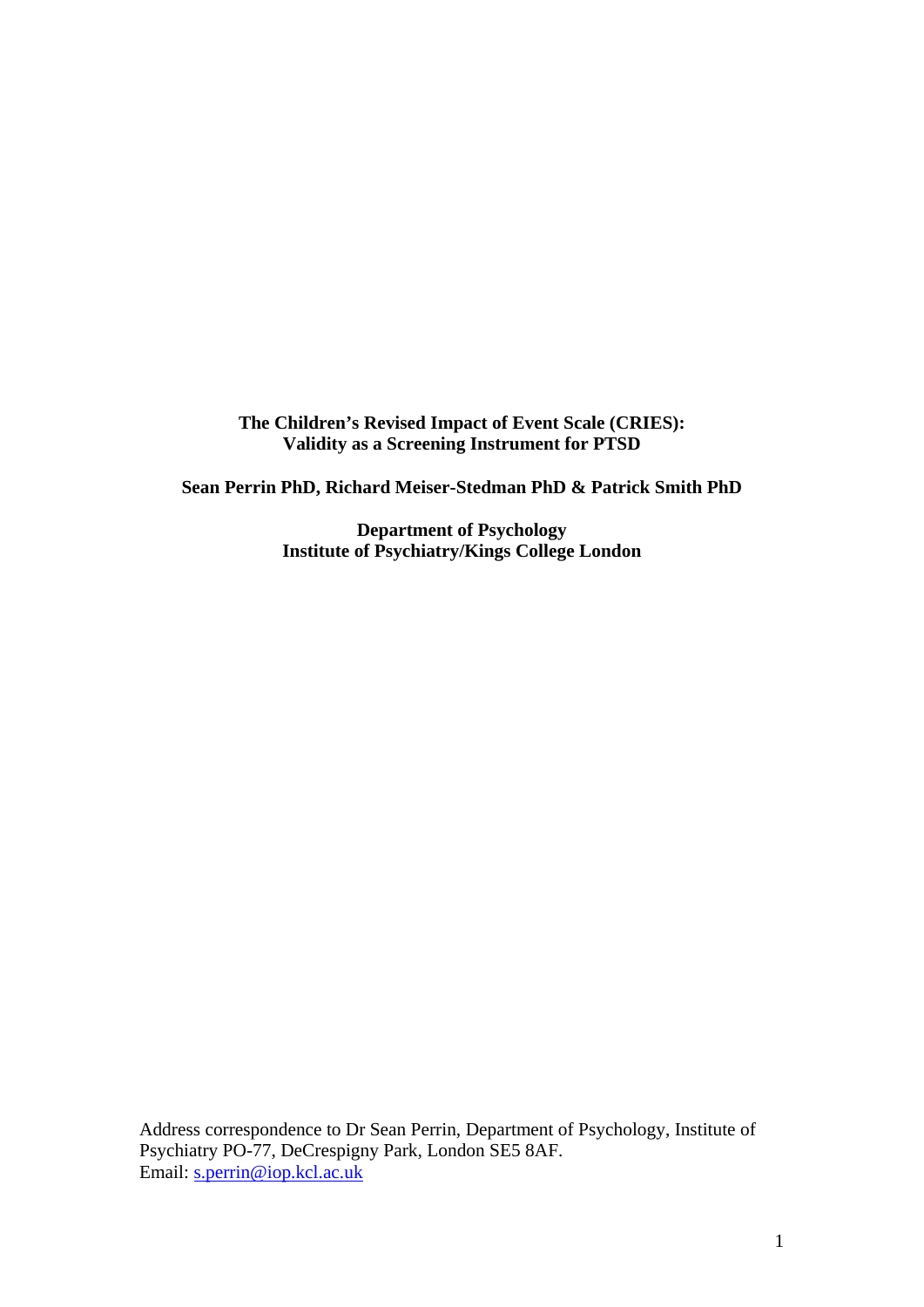# **Abstract**

The Children's Revised Impact of Event Scale (CRIES) is a brief childfriendly measure designed to screen children at risk for Posttraumatic Stress Disorder (PTSD). It has good face and construct validity, a stable factor structure, correlates well with other indices of distress, and has been used to screen very large samples of at-risk-children following a wide range of traumatic events. However, few studies have examined the scale's validity against a structured diagnostic interview based on the DSM-IV criteria for PTSD. In the present study, the CRIES and the PTSD section of the Anxiety Disorders Interview Schedule- Child and Parent Version (ADIS-CP) were administered to a sample of children and adolescents (n=63) recruited from hospital accident and emergency rooms and the validity of the CRIES as a screening tool evaluated. Cutoff scores were chosen from this sample with a low base-rate of PTSD (11.1%) to maximise sensitivity and minimise the likelihood that children with a diagnosis of PTSD would fail to be identified. Cutoff scores were then crossvalidated in a sample of 52 clinically referred children who had a high base-rate of PTSD (67.3%). A cutoff score of 30 on the CRIES-13 and a cutoff score of 17 on the CRIES-8 maximised sensitivity and specificity, minimized the rate of false negatives, and correctly classified 75-83% of the children in the two samples. The CRIES-8 (which lacks any arousal items) worked as efficiently as the CRIES-13 (which includes arousal items) in correctly classifying children with and without PTSD. Results are discussed in light of the current literature and of the need for further development of effective screens for children at-risk of developing PTSD.

# **Keywords: PTSD, children, measurement, validity.**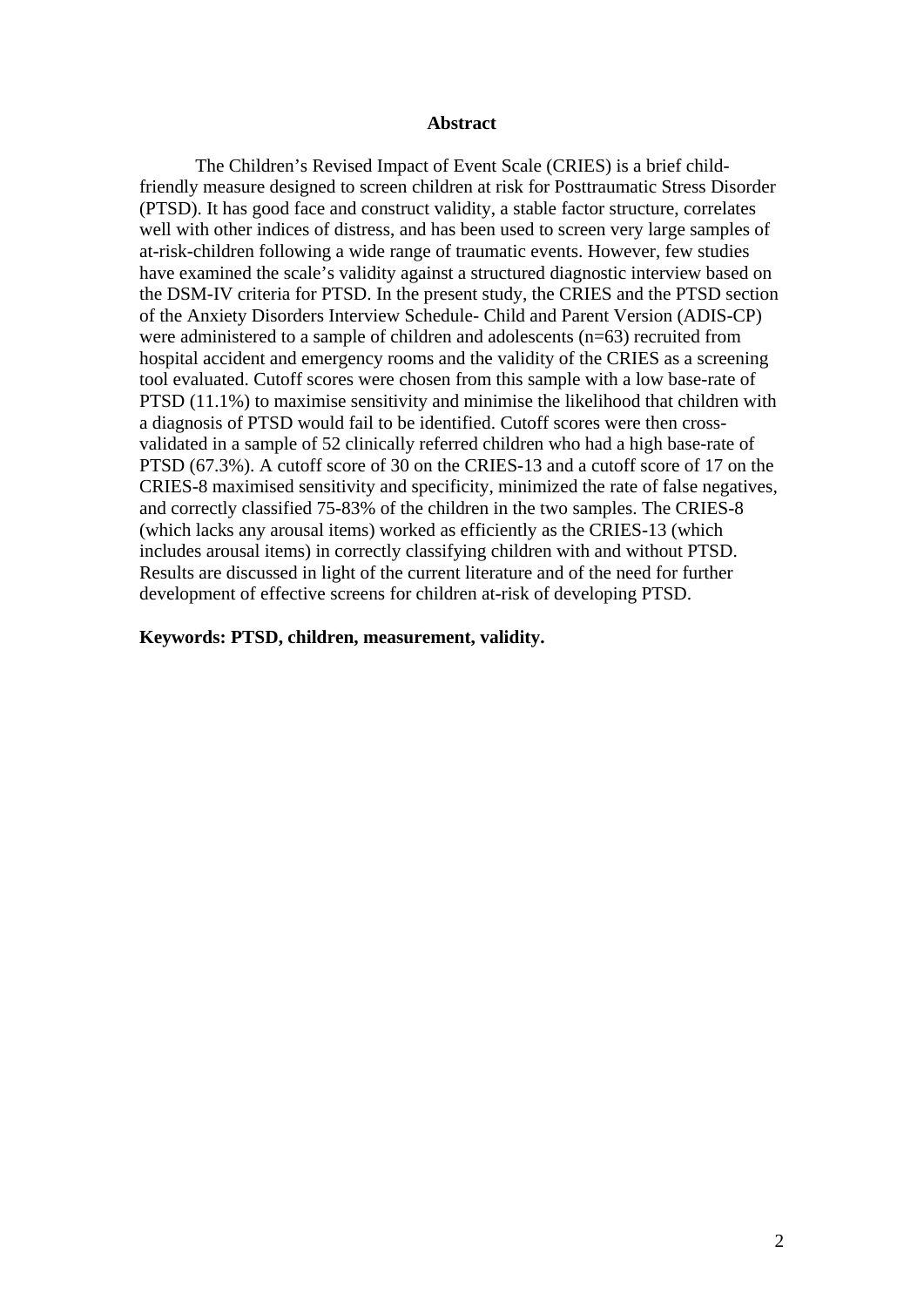## **Bill Yule**

Many of the participants in the present study were recruited from the Child Traumatic Stress Clinic (CTSC), in which the first (PS) and third (SP) authors have worked with Bill for over 10 years. Bill set up the CTSC to meet the clinical needs of traumatised children and to serve as an international centre for training and research. It has fulfilled all of these roles many times over. Bill has supervised dozens of mental health professionals in the clinic over the years, and together they have treated hundreds of traumatised children and their families. Many of these professionals have returned to their native countries and established trauma services where none existed before. Bill's work in the clinic has spawned much innovative research including the first RCT of CBT for PTSD in children ever carried out in the UK (led by the third author) and the first prospective study of Acute Stress Disorder in children (led by the second author - RMS).

My (SP) first contact with Bill came in 1995 when he posted an email to a trauma bulletin board, asking for help to set up a programme for war-affected children in Bosnia. After a few emails we agreed to meet at a conference in Paris later that year to discuss this project. I remember thinking it odd that Bill didn't see the necessity to arrange a specific time or place to meet although we had never met. I became rather apprehensive that I would actually get to meet Bill as on the first day of the conference, and despite the fact that everyone seemed to know who Bill was, I could not get anyone to slow down long enough to point him out. I decided my best chance to meet him was his keynote address. However, there were more than 300 people in the auditorium and only seats in the back were still available. Nevertheless, any apprehension I had about meeting Bill quickly faded when he walked onto the platform - wearing a light blue leisure suit with dark black socks and sandals. I also remember Bill pausing on two slides of a child's drawings, asking the audience (with his usual dramatic flair) to consider what each represented. He explained that the first (a jumble of lines) only made sense when you considered it from the point of view a child recalling the inside of a dark, slowly capsizing ship. As for the second (a tree with a black hole in the trunk), Bill said a therapist had told him the hole signified the powerlessness and grief felt by the child. Everyone in the room laughed when Bill said the child had told *him* that hole was where a bird lived!

There is perhaps no more fitting tribute to a man who has admonished everyone to listen to children, that the measure he designed specifically for screening trauma-exposed children (the CRIES) has been translated into Chinese, Finnish, Norwegian, Dutch, Turkish, Greek, Bosnian, Arabic, Farsi, Hindi, and Tamil. The CRIES has been used to screen tens of thousands of children around the world in the aftermath of wars, earthquakes, and most recently the tsunami that struck Southeast Asia. Bill's continuing commitment to helping traumatised children is evident from his work with the Children and War Foundation (ChildrenandWar.org), which he helped set up and now leads, and which offers the CRIES and empirically supported treatment manuals for the treatment of traumatised children.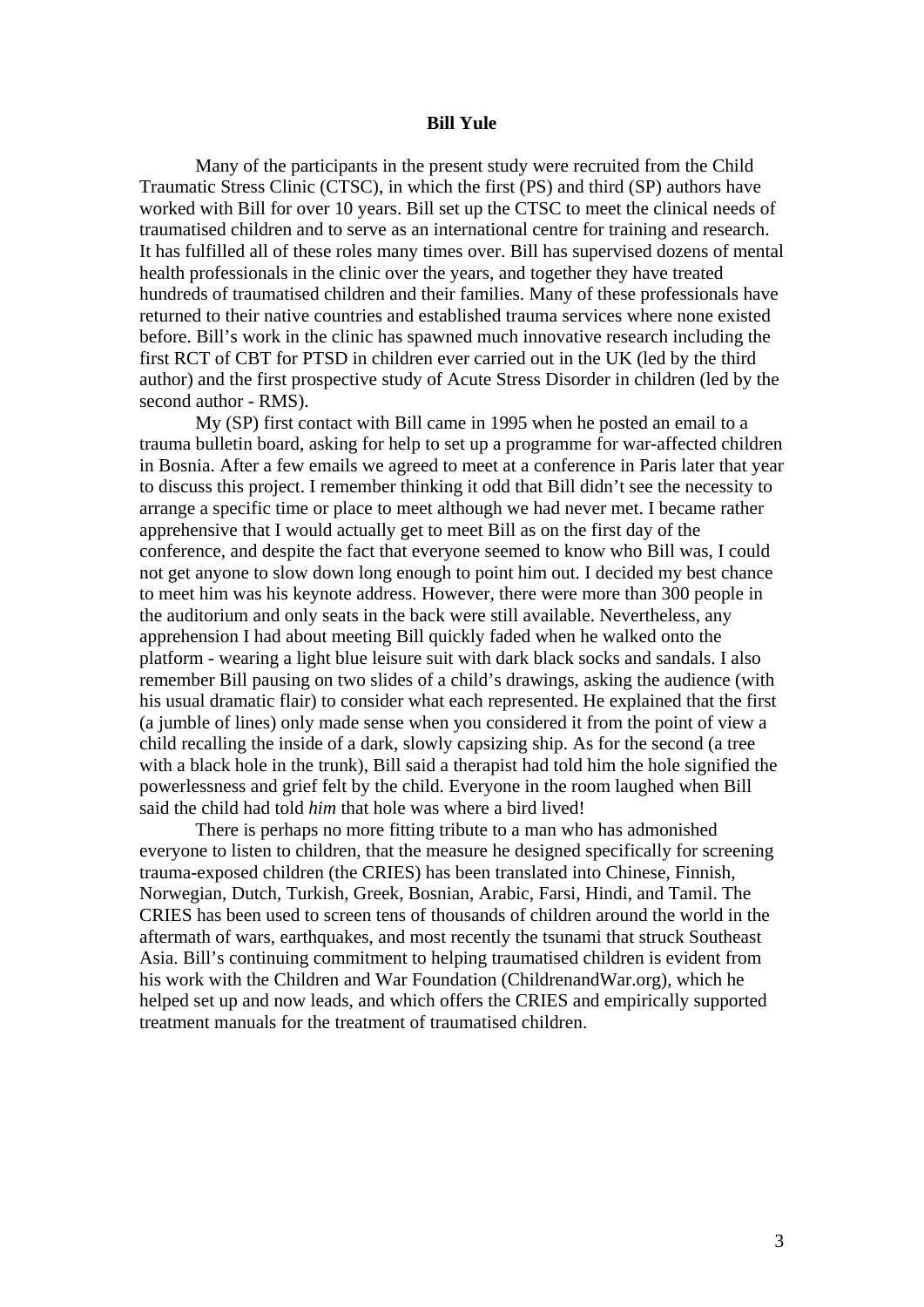## **Introduction**

Between 1990 and 2003 there were 59-armed conflicts around the world, with an estimated 1.6 million children killed and untold numbers wounded (UNICEF, 2005). In that same period more than 20 million children were forced from their homes because of human rights violations (UNICEF, 2005). In 2002 alone, more than 608 million individuals were directly affected by some form of natural disaster (IFRC, 2003). Several million more will have been added to that number as a result of the tsunami that struck Asia on the  $26<sup>th</sup>$  of December 2004.

In the immediate aftermath of such events, a high percentage of children will experience symptoms of Posttraumatic Stress Disorder (PTSD) with perhaps 20-30% going on to develop the full disorder in the first 6 months (see Schnurr, Freidman & Bernardy, 2002 for a review of epidemiological investigations of PTSD). While PTSD is not the only disorder to emerge after a traumatic event, it is certainly one of the most common (Schnurr et al., 2002). Left untreated, PTSD can persist for years, increase the children's risk of developing other disorders, and impair their psychosocial functioning (Bolton, O'Ryan, Udwin, Boyle & Yule, 2000). Given that we now have effective treatments for PTSD (see Cohen, Berliner & March, 2000 for a review), it is important that we identify children at risk for developing PTSD as soon as possible after the trauma (Vernberg & Vogel, 1993). Structured diagnostic interviews are the gold standard for assessing PTSD (Cohen et al., 1998) but are simply impractical in the wake of large-scale traumas (Yule & Udwin, 1991). Brief, child-friendly, self-report measures that can accurately identify PTSD are needed for screening large numbers of trauma-affected children (Brewin, Rose, Andrews et al., 2000; Stallard, Velleman & Baldwin, 1999; Yule & Udwin, 1991).

Over the years numerous measures of PTSD have appeared in the literature (see McNally 1996 for a review) but few have been used as widely as the Impact of Event Scale (IES) (Horowitz, Wilner & Alvarez, 1979) (see Joseph, 2000 for a review of research on the IES). Developed prior to the adoption of the PTSD criteria in DSM-III (1980), items for this measure were drawn from the responses of 66 clinically referred adults, half of whom were bereaved and the other half injured in a traumatic event (Horowitz et al., 1979). In its final form the measure had 7 items assessing trauma-related intrusion and 8 items assessing avoidance. Factor analytic studies supported the existence of separate intrusion and avoidance factors, although not all items loaded consistently on either factor with some studies suggesting a third "numbing" factor (Zilberg, Weiss & Horowitz, 1982; Schwarzwald, Solomon, Weisenberg & Mikulincer , 1987; Joseph, Williams & Hodgkinson, 1993; Joseph, Williams, Yule & Walker, 1992).

Malmquist (1986) was the first to use the IES with children, administering it in interview format to a group of 5 to10 year olds who had witnessed the murder of one of their parents. These traumatised and bereaved children produced similar IES profiles as the adults in Horowitz et al.'s (1979) original validation study; a finding notable given data available at that time suggesting that children were resilient in the face of traumatic events (e.g. Handford, Mayes, Mattison et al., 1986; McFarlane, Policansky & Irwin, 1987; Masten Best & Garemezy, 1990). Yule & Williams (1990) were the next to use the measure with children. They administered it to seven adolescents who had been on a ship, "Herald of Free Enterprise" which sank off the coast of Belgium in 1987. Similar to Malmquist (1986), these young adolescents' IES scores were as high as traumatised adults from the same disaster. In 1988, the cruise ship Jupiter carrying over 400 British school children sank off the coast of Athens.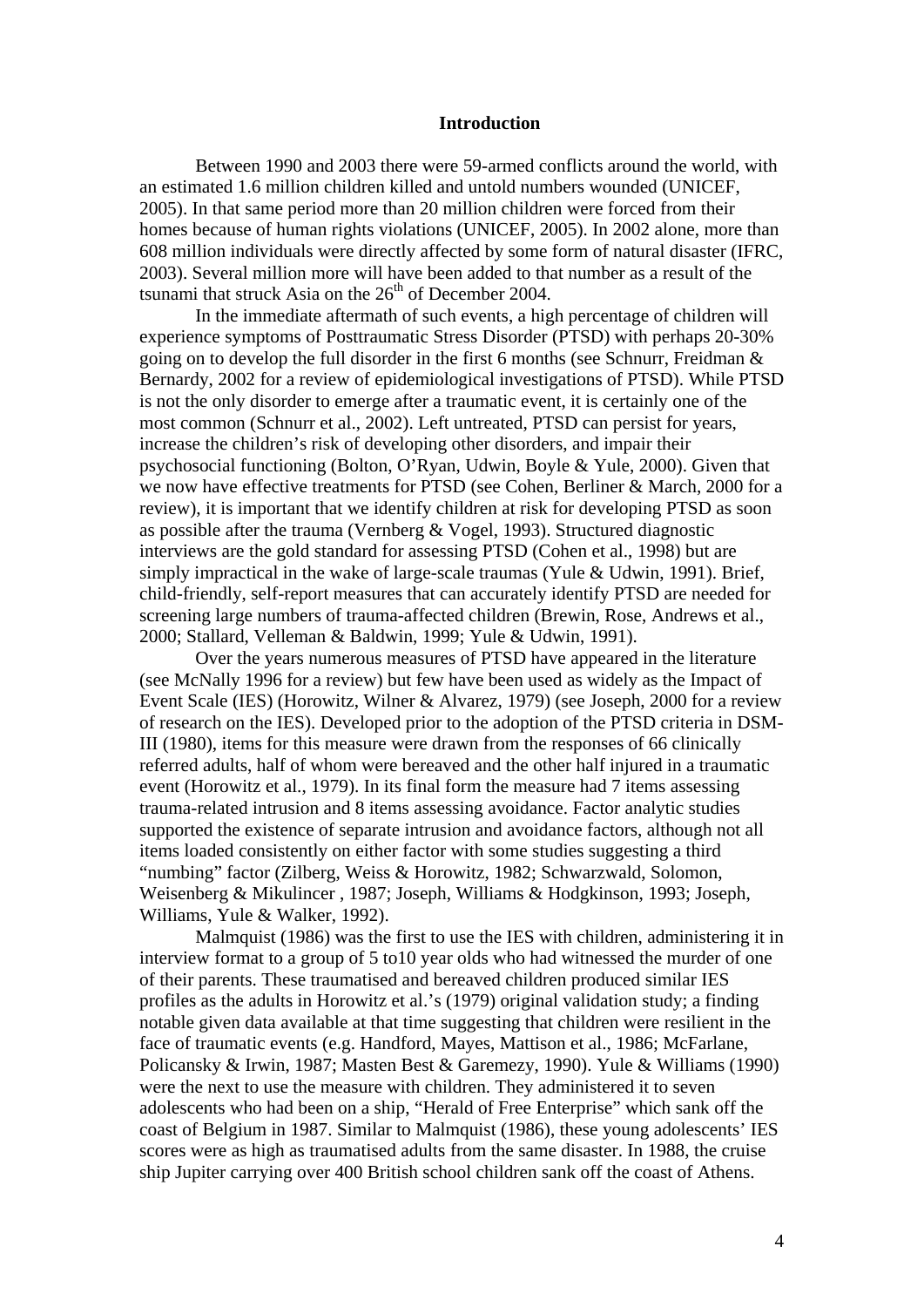Yule and Udwin (1991) had worked with one of the schools where some of the children from the ship were attending. Ten days after the trauma, they administered the IES to 24 girls and again found their scores to be comparable to those of traumatised adults from the Herald of Free Enterprise (Yule & Udwin, 1991). The girls' IES scores at 10 days post-trauma also predicted help-seeking behaviour over the next three months.

Because of this work and their work with the survivors of the Herald of Free Enterprise, Yule and colleagues were asked by solicitors acting on behalf of the children to screen all 400 survivors of the Jupiter disaster. Using the IES as well as self-report measures of fear and depression, Yule (1992) found high levels of distress and trauma-specific fears in the 334 children who returned the screening measures 5-9 months after the trauma. Of those who were seen to be at high risk based on measures including the IES, more than half were found to meet the DSM-III-R criteria for PTSD when interviewed nearly a year after the event (Yule, 1992). Further analyses (Yule, 1994) indicated that the IES had a factor structure in children very similar to that found in traumatised adolescents (Sack, Seeley, Him & Clarke, 1996) and adults (Zilberg et al., 1982; Schwarzwald et al., 1987; Joseph et al., 1992, 1993), i.e. two clear intrusion and avoidance factors with several items not loading on either of these factors.

Yule, ten Bruggencate & Joseph (1994) noted that several of the items on the IES were subject to misinterpretation by the children. This finding, along with the issue of several items not loading on intrusion or avoidance factors, was later confirmed by Dyregov, Kuterovac and Barath (1996) in their study of war-affected children from the former Yugoslavia. With this information, Yule dropped 7 of the 15 items that did not load properly on the intrusion and avoidance scales, and slightly reworded the remaining items to make them more accessible to children as young as eight (Yule, 1997). This new 8-item, child friendly version (Children's Revised Impact of Event Scale: CRIES-8) correlated well with the original IES ( $r = .95$ ,  $p < .001$ ), and with the number of DSM PTSD symptoms present in a sample of traumatised adolescents ( $r =$ 0.6970,  $p \le 01$ ) (Yule, 1997). In a separate analysis of 87 survivors of the Jupiter sinking, it was found that the 62 children who received a DSM-III-R diagnosis of PTSD scored 26.0 on the 8-item version while the 25 who did not reach DSM criteria for a diagnosis of PTSD only scored 7.8 ( $p < 0.001$ ). Using these data, it was found that a combined score (Intrusion + Avoidance) of 17 or more misclassified fewer than 10% of the children (Yule, 1997).

The validity of a screening battery developed by Yule (1992), which included the IES, was evaluated by Stallard et al. (1999). The authors administered the original, 15-item IES (which included the 8-items of the CRIES), measures of trait anxiety and depression, and a structured diagnostic interview for PTSD to 170 children who had presented at a hospital accident and emergency department. Children with a diagnosis of PTSD scored significantly higher than those without PTSD on both the IES and the CRIES-8. However, the full 15-item IES was slightly superior to Yule's 8-item version in correctly identifying children with and without PTSD (75% vs. 69%, respectively). The authors concluded that both versions of the measure were valid as screening tools but that further evaluation of the CRIES-8 was warranted.

As the DSM criteria with their 17 symptoms across three symptom clusters became the predominant view of PTSD, measures that more closely mirrored these criteria began to appear in the literature (e.g. Foa et al., 1993). Following this lead, Yule and colleagues added 5 new items drawn from the arousal symptom cluster in DSM-IV to create the CRIES-13 (Children and War Foundation, 2005). The validity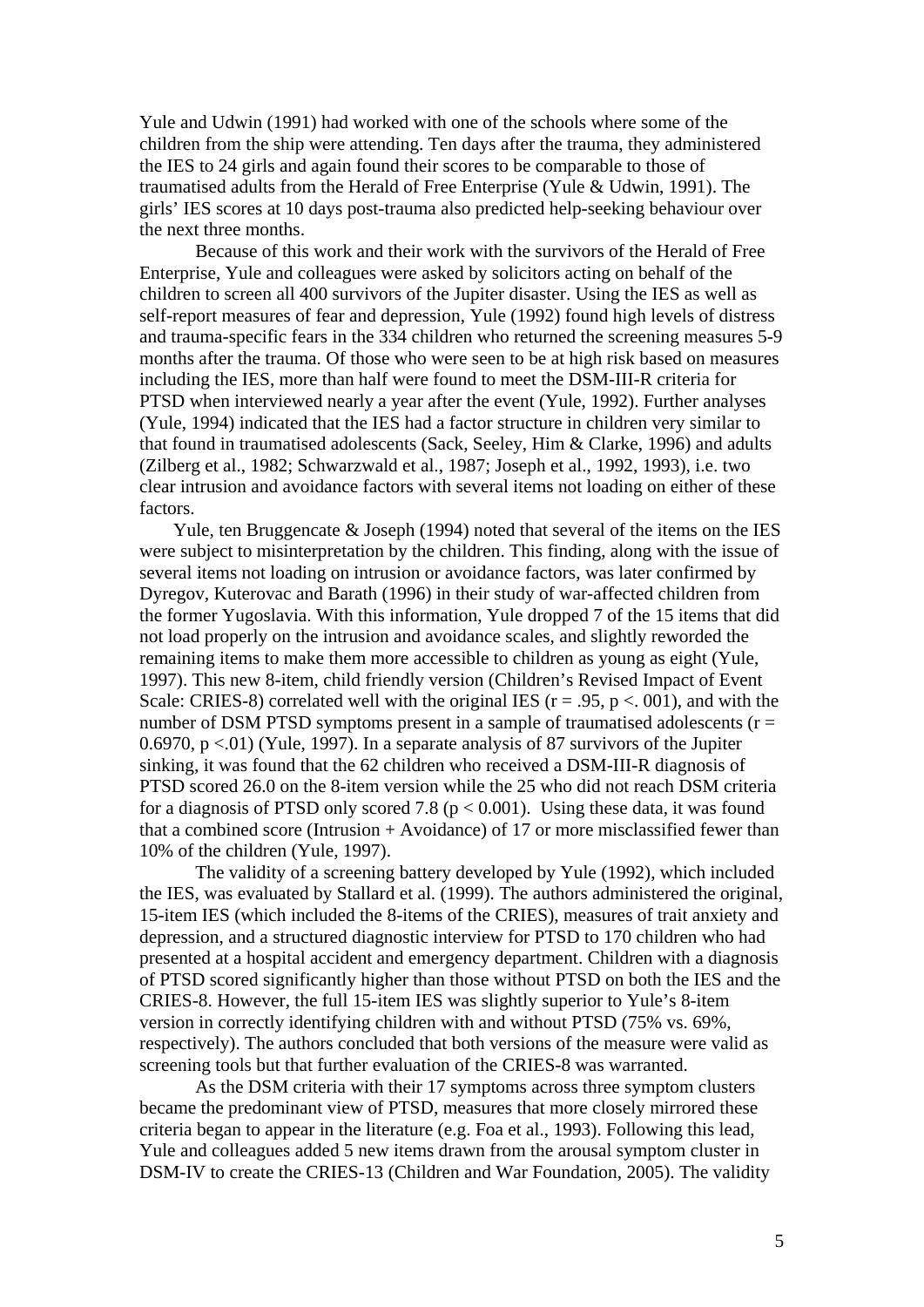of the CRIES-13 was investigated by Smith and colleagues in a large representative sample (n=2976) of war-affected children (aged 9-14) in Bosnia-Hercegovina (Smith, Perrin, Yule, Rabe-Hesketh, 2001; Smith, Perrin, Yule, Hacam, & Stuvland, 2002; Smith, Perrin, Dyregov, & Yule, 2003). The CRIES-13 was translated into Bosnian and back-translated by a separate Bosnian speaker to establish its accuracy, and showed good internal consistency for the Intrusion (Chronbach's alpha= 0.70), Avoidance (0.73), Arousal (0.60), and full scale (0.80) (Smith et al., 2003). Factor analysis revealed a 3-factor solution corresponding to the intrusion, avoidance, and arousal subscales, however, the arousal items also loaded heavily on the intrusion scale (Smith et al., 2003). In line with expectations, scores on the CRIES-13 were significantly elevated in this at-risk community sample and were found to relate to the child's level of traumatic exposure, anxiety, and depression (Smith et al., 2002), maternal and teacher ratings of the child's distress, and maternal reports of their own exposure and distress (Smith et al., 2001).

Despite the proliferation of PTSD measures over the past 20 years, there is still a need for brief self-report measures that can accurately identify individuals with diagnosable PTSD (Brewin et al., 2002). The CRIES-8 has been shown to be valid for this purpose (Stallard et al., 1999) but it does not tap all three PTSD symptom clusters and further evaluation of its validity is needed. The CRIES-13 appears to be a valid measure of posttraumatic distress (Smith et al., 2003) but its utility as a screening tool for PTSD has yet to be examined.

The main aim of the present investigation was to examine the *sensitivity* (i.e. the probability that someone with a diagnosis of PTSD will screen positive) and *specificity* (i.e. the probability that someone without a diagnosis of PTSD will screen negative) of the CRIES-13 and CRIES-8. Sensitivity and specificity are independent of the baserate of PTSD in the population sampled, allowing these properties of the screening measure to be compared across studies (Brewin et al., 2002). However, as the main objective of a large-scale screenings is to get help where it is most needed, it is important that those who screen positive actually have the disorder of interest. The ability of a screen to achieve this end is its Positive Predictive Value (PPV). The reverse, or the likelihood that someone who screens negative does not have the disorder, is the screen's Negative Predictive Value (NPV), and may also be of interest if there is a need to conserve precious resources (e.g., medicine, therapist time). Both the PPV and NPV are baserate-sensitive. Thus, it is important to evaluate the utility of the screen in different at-risk (trauma-exposed) groups, with different expected PTSD base-rates.

In the present study, therefore, cutoff scores for PTSD were derived for the CRIES-13 and CRIES-8 in an at-risk sample of children from a hospital accident and emergency room with a low baserate of PTSD and in a sample of children referred to a specialist PTSD clinic. To our knowledge this is the first study to undertake an evaluation of this kind with the CRIES (in both of its versions).

#### **Method**

# **Participants**

Accident &Emergency Room (A&E) Sample: Participants were 63 children and adolescents aged 10-16 years who completed both the CRIES-13 and a structured diagnostic interview for PTSD, 6 months after their index trauma. Participants were recruited between October 2001 and October 2002 from an Accident and Emergency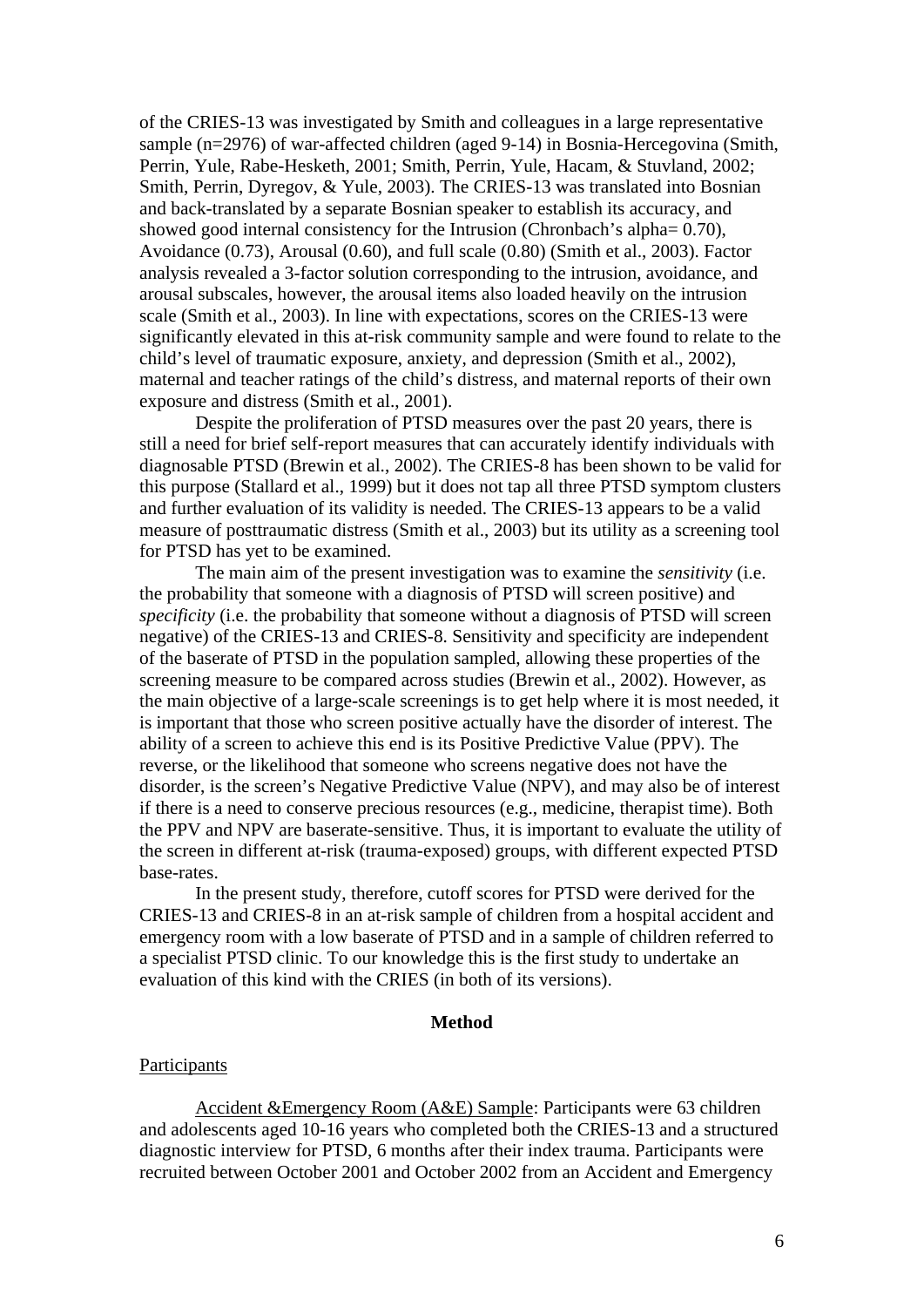department in a South London Hospitals as part of a prospective study of traumatised youth by the third author (Meiser-Stedman et al., 2005). Only children who had experienced a road traffic accident or were assaulted were invited to participate in the prospective study.

Clinic Sample: Participants were 52 children and adolescents aged 7 to 18 years who completed both the CRIES-13 and a structured diagnostic interview for PTSD. Participants were referred for assessment of PTSD by their solicitors to the Child Traumatic Stress Clinic (CTSC) at the Maudsley Hospital in South London, and represented consecutive referrals to the first author between January 2001 and March 2005. The characteristics of the two samples can be seen in Table 1.

## Measures

All participants completed the CRIES-13, which includes all of the items on the CRIES-8 taken from the original Impact of Event Scale (Horowitz et al., 1979), as well as 5 items derived from the arousal criterion in the DSM-IV (APA, 1994). Individual items are rated according to the frequency of their occurrence during the past week (None = 0, Rarely = 1, Sometimes = 3, and A Lot = 5) and in relation to a specific traumatic event written at the top of the scale. Scores are obtained for the 4 intrusion items (e.g. Do you think about it even when you don't mean to?), 4 avoidance items (e.g. Do you try not to talk about it?), and 5 arousal items (e.g. Do you have sleep problems?). Total scores on the scale range from 0 to 65 with a cutoff score of 17 or above on the 4 intrusion and 4 avoidance items having been found to correctly identify >80% of children with a diagnosis of PTSD (Yule, 1998; Stallard et al., 1999).

All subjects, and where necessary their parents, were interviewed with the PTSD section of the Anxiety Disorders Interview Schedule – Child and Parent Versions (ADIS-C/P) (Silverman & Albano, 1996). The ADIS-C/P is one of the most widely used structured diagnostic interviews for children and adolescents and has proven to be a valid and reliable measure of anxiety including PTSD (Silverman, Saavedra & Pina, 2001). Where separate PTSD interviews were carried out with parents and children, information from both interviews was combined to arrive at a best-estimate diagnosis and in the case of discrepancies between child and parent reports, preference was given to the children's responses.

## Procedure

All subjects completed the CRIES-13 prior to a face-to-face interview with a doctoral level psychologist using the ADIS-C/P. In the A&E sample the ADIS-C/P was administered six months post trauma by the third author, who had been trained in the use of the ADIS-C/P by CTSC staff, and who had regular supervision on his assessments from an internationally recognised expert in childhood PTSD (William Yule). Audiotapes of the ADIS-C/P interviews were double-scored by the third author and the Kappa coefficient of agreement was 1.0.

In the Clinic sample, the CRIES-13 and the ADIS-C/P were completed at the time of the assessment, which occurred anywhere from 5 months to 13 years after the index trauma. The ADIS-C/P interviews were administered by the first author who was trained in the use of the ADIS-C/P by one of its authors (Anne Marie Albano), has served as the gold standard interviewer on several large-scale studies of child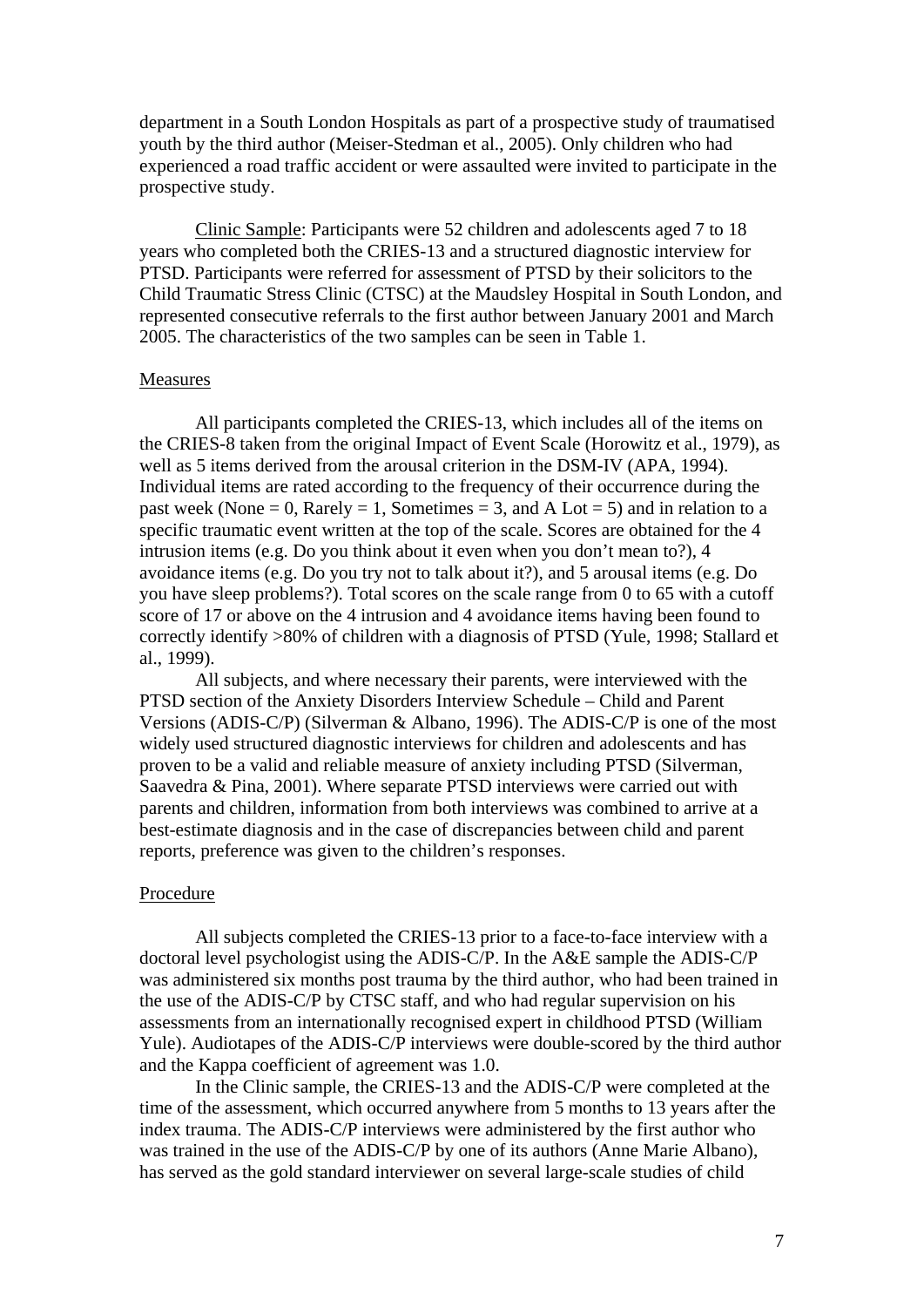anxiety, had extensive clinical experience of PTSD in both children and adults, and was supervised by an expert in child PTSD (William Yule).

Scores on the CRIES-13 and CRIES-8 were computed and then plotted against the presence/absence of a DSM-IV diagnosis of PTSD to determine the best cutoff score. It was decided a priori to choose a cutoff score that maximised sensitivity but minimised the likelihood that children with PTSD would fail to be identified by the screen (i.e. that it would produce few false negatives). This decision was taken so as to test the utility of the screen as it might be used in practice after a large-scale trauma, and where the purpose of the screen was to detect as many children with PTSD as possible and to offer them help.

#### **Results**

Table 1 presents the characteristics of the two samples. Although not matched on any specific criteria, the two were roughly similar in terms of gender and age. Subjects in the Clinic Sample were more likely to have been in a road traffic accident than an assault and this is mainly due to the fact that they were referred for assessment by solicitors. As anticipated, the Clinic Sample had a significantly higher baserate of PTSD on the ADIS-C/P than did the A&E sample (67.3% vs. 11.1%) and significantly higher scores on all subscales of the CRIES (see Table 1).

> -------------------------------- Insert Table 1 About Here --------------------------------

 Table 2 presents the sensitivity, specificity and power to predict PTSD using the CRIES-13 and CRIES-8.

> -------------------------------- Insert Table 2 About Here --------------------------------

CRIES-13:

Clinic Sample (N=52): Cutoff scores between 25 and 35 were examined and again a cutoff score of 30 emerged as the one striking the best balance between sensitivity (.91) and specificity (.65). Thus, 32 of the 35 children with DSM-IV PTSD and 11 of 17 children without PTSD were correctly identified by this screen. This translates into an overall efficiency rate (i.e. proportion of correctly classified cases) of 82.7%. The screen had high a Positive Predictive Value (.84), i.e. of the 38 subjects identified as PTSD positive by the screen, 32 had DSM-IV PTSD. The Negative Predictive Value (.79) was equally high. However, the low specificity values means that in a sample of 1000 trauma-exposed children where the baserate of PTSD was 30%, a cutoff score of 30 would lead to 147 children being incorrectly identified as having PTSD.

A&E Sample (N=63): Cutoff scores between 25 and 35 were examined and again the best balance between sensitivity (.86) and specificity (.73) was found with a cutoff score of 30. Owing to the low baserate of PTSD in this sample (11.1%), the Positive Predictive Value (.29) was low. Thus, of the 21 subjects identified as PTSD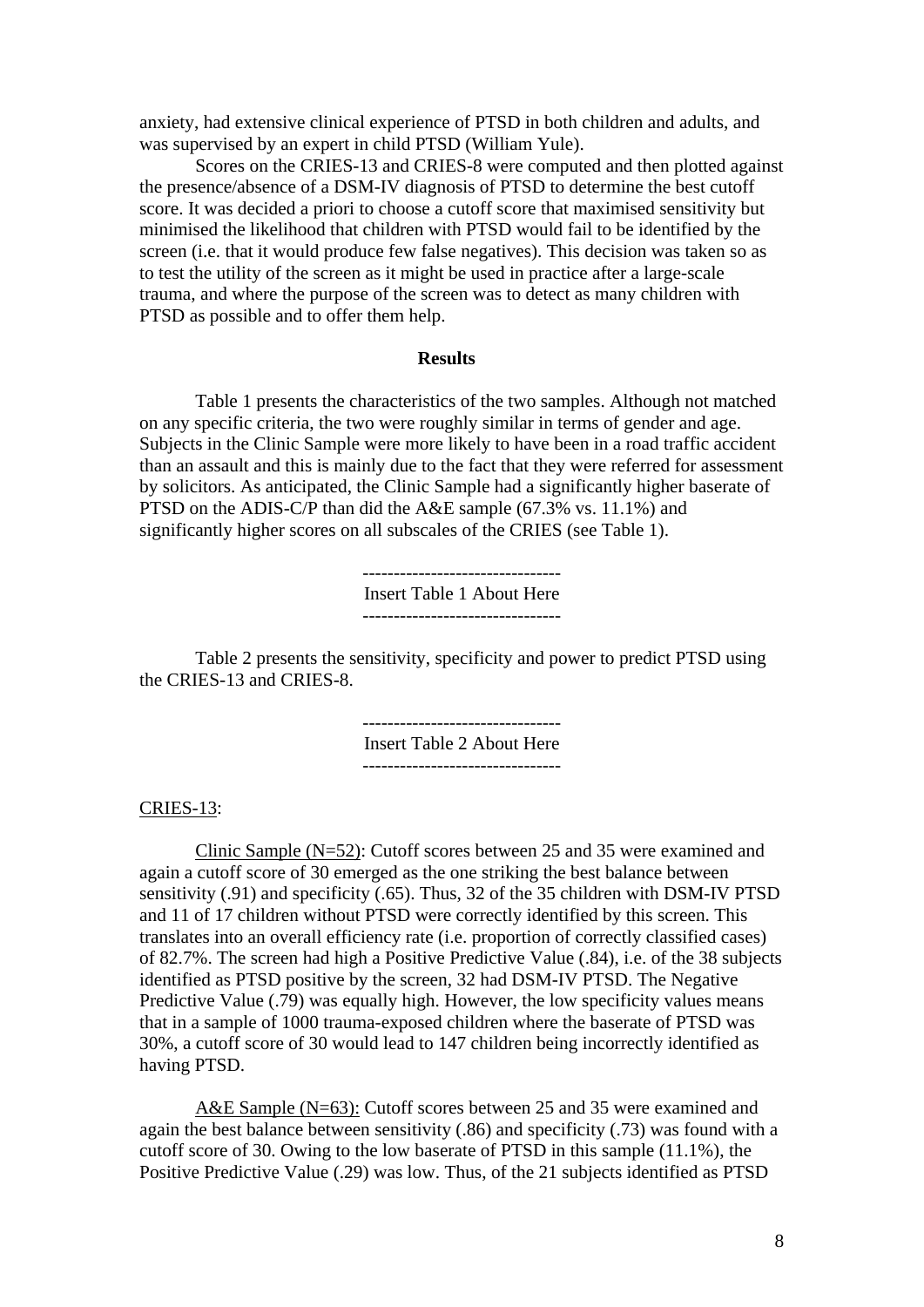positive by the screen, only 6 had met the DSM-IV diagnostic criteria for PTSD. The screen was effective, however, in identifying true negative cases in this sample (Negative Predictive Power = .98) and had a reasonable overall efficiency rate of 75%. In contrast to the previous example given above, the specificity value found here (.75) means that in a sample of 1000 trauma-exposed children where the baserate of PTSD was 30%, a cutoff score of 30 would lead to only 56 children being incorrectly identified as having PTSD.

#### CRIES-8:

Clinic Sample (N=52): Cutoff scores between 14 and 20 were examined and the cutoff score that maximised the balance between sensitivity (.94) and specificity (.59) was 17. Of the 40 children who screened positive for PTSD, 33 had a DSM-IV Diagnosis of PTSD (Positive Predictive Power = .83). The screen did equally well at identifying children without PTSD (Negative Predictive Power = .83) and its overall efficiency rate was 82.7%. Again, specificity was rather low suggesting that the use this screen in a different sample might lead to a high percentage of false positives.

A&E Sample (N=63): Cutoff scores between 14 and 20 were examined and the best balance of sensitivity (1.0) and specificity (.71) was found with a cutoff score of 17. In contrast to the CRIES-13, the CRIES-8 produced no false negatives, correctly identifying 7 of the 7 subjects with a diagnosis of PTSD. Again the Positive Predictive Value was low (.30) and Negative Predictive Value high (1.0). The overall efficiency of the CRIES-8 was 75%.

#### **Discussion**

As has been pointed out elsewhere (Brewin et al., 2002; Stallard et al., 1999), screening instruments for PTSD are better when they contain the minimum number of items necessary to accurately identify individuals with the disorder. In the case of children, it is also particularly important that the screening instrument also be easily understood (Yule, 1992). If the instrument is to be used in the aftermath of large-scale traumas, it should work well with different types of trauma, with different periods of time elapsed since the trauma, in populations with varying baserates of PTSD, and be easily scored by nonprofessionals (Brewin et al., 2002). The CRIES appears to meet these criteria with certain provisos. It is a brief, self-report measure designed specifically for children and in a language appropriate for all children with a reading age of at least 8 years. It is easily scored by nonprofessionals and has been translated into other languages where it has maintained its factor structure and its relationship to other measures of distress and exposure (Smith et al., 2001, 2003).

In the present study, the criterion validity of the CRIES was examined in two samples with very different baserates of PTSD (67.3% vs. 11.1%) and differences in the mean time elapsed since the trauma (3.3 years vs. 6 months). Sensitivity and specificity were comparable for both versions of the CRIES across the two samples, suggesting that the CRIES is a robust and valid measure of PTSD. Both versions of the CRIES proved particularly good at identifying true cases of PTSD in samples with either low or high baserates of PTSD, however it does so at the cost of generating significant numbers of false positives.

However, the utility of the CRIES as a screening instrument will depend largely upon the objectives of those carrying out the screen. If the objective is solely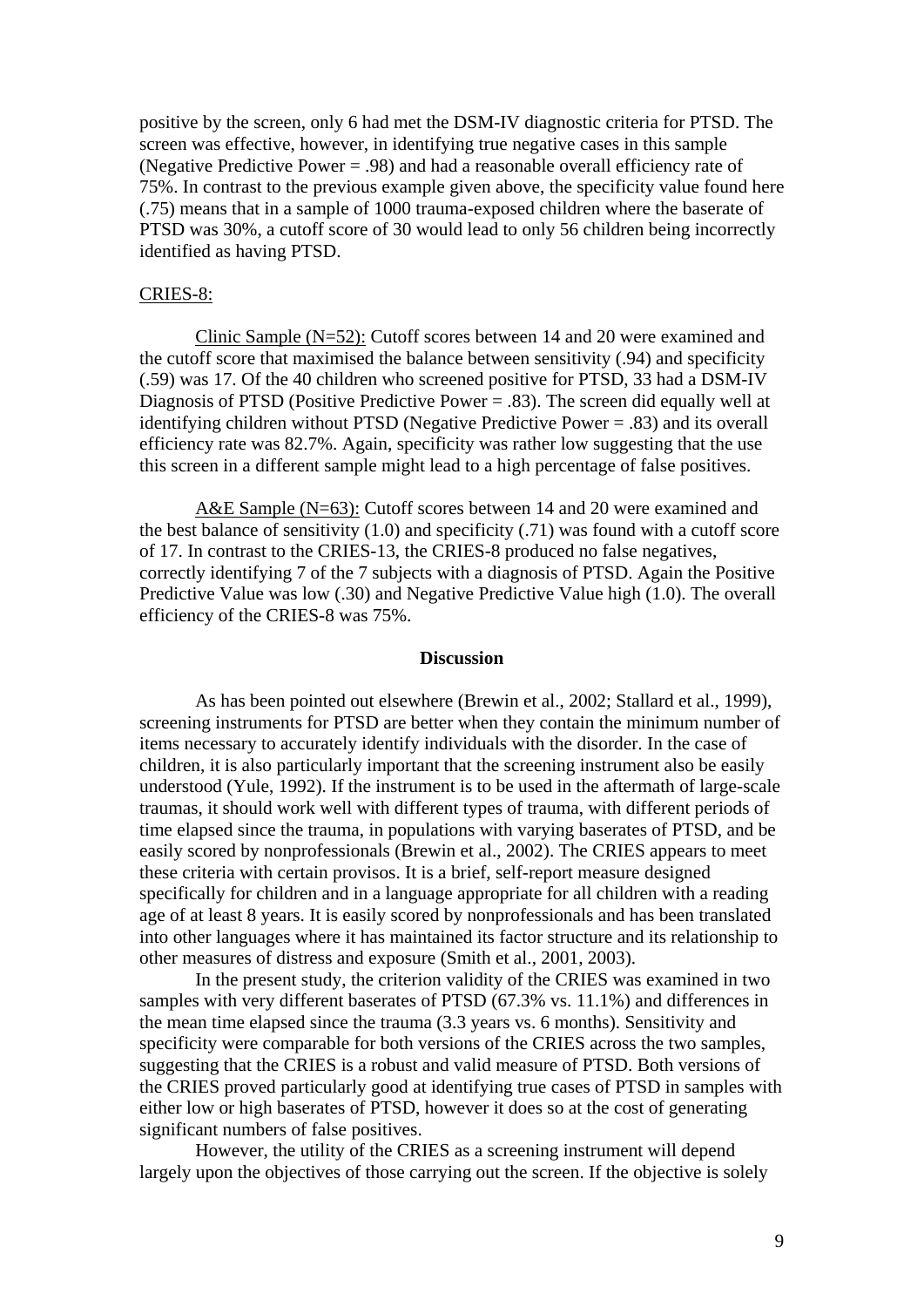to identify children with a likely diagnosis of PTSD to be confirmed by subsequent interview, while minimizing the number of unnecessary interviews, then higher cutoff scores may be appropriate. Such an objective may be valid in certain types of research, but (arguably) should not be the ultimate objective of any screen of large samples of traumatized children (e.g. in the aftermath of an earthquake). This is because children who are sub-threshold for a PTSD diagnosis in the immediate aftermath of a trauma may go on to develop the disorder (c.f. Meiser-Stedman et al., 2005) or may need treatment anyway (c.f. Stallard et al., 1999). This raises several important issues about the use of cutoff scores on scales in screen-and-treat programs.

In the present study, the authors chose cutoff scores that maximized the probability of detecting PTSD cases while minimizing the probability of false negatives, owing to the greater harm that might result from failing to identify children with a diagnosis of PTSD. In a screen-and-treat program, such an approach would be appropriate but would necessitate a second level of screening of the children above cutoff to help identify those who no longer have PTSD or don't need treatment. In the aftermath of large-scale traumas this may mean seeing children in groups to ascertain the level of current need. Indeed just such an approach was undertaken by Yule and colleagues in Bosnia during the war in that country. What is still needed are largescale prospective studies using the CRIES or similar measures to see how scores on the measure in the weeks after the trauma are related to the child's subsequent developmental trajectory. Such information will help clinicians and researchers to choose cutoff scores that achieve a reasonable balance between identifying children who need assistance (either with PTSD or sub-threshold) and expending resources on those who don't.

 Based on the present findings, there seems little practical advantage of including the arousal items in the CRIES when using it in any large-scale screen of atrisk children. While these five items were derived from the DSM-IV arousal criterion and have good face/construct validity, dropping them from the CRIES did not lower the efficiency of the measure in either the A&E (CRIES-13 = 75% vs. CRIES-8 = 75%) or the Clinic samples (CRIES-13 =  $83\%$  vs. CRIES-8 =  $83\%$ ). Such a finding may reflect a strong overlap between intrusion and arousal symptoms. In their factor analytic study of the CRIES-13, Smith et al. (2003) found that the arousal items did indeed load very highly on the 4-item intrusion scale. Whatever the relationship between the intrusion and arousal items on the CRIES, it appears that the intrusion items are critical to the correct identification of cases. In a series of post hoc analyses, we examined the utility of using cutoff scores based on the 5 arousal and 4 avoidance items of the CRIES and found that these items were much less efficient than the intrusion and avoidance items of the CRIES-8 in both the clinic (71% vs. 83%) and A&E samples (63% vs. 75%). Nevertheless, recent research by Brewin et al. (2002) found the use of 6 or more intrusion *or* arousal symptoms on a brief self-report measure produced a 90% efficiency rate in a sample of traumatized adults. Additional research examining the predictive power of individual intrusion and arousal items from the CRIES is needed and underway.

The present findings for the CRIES-8 are largely consistent with those of Stallard et al. (1999) who examined the scales utility in 170 children recruited from a hospital A&E department, whose baserate of PTSD was 23%, where the time elapsed since the trauma was 6 weeks. While Stallard et al. (1999) found the CRIES-8 to have lower sensitivity (.69) and specificity (.92) values in their A&E sample than found here (1.0 and .71, respectively), these differences are likely a function of the different methods used for assessing PTSD caseness and the time elapsed since the trauma (6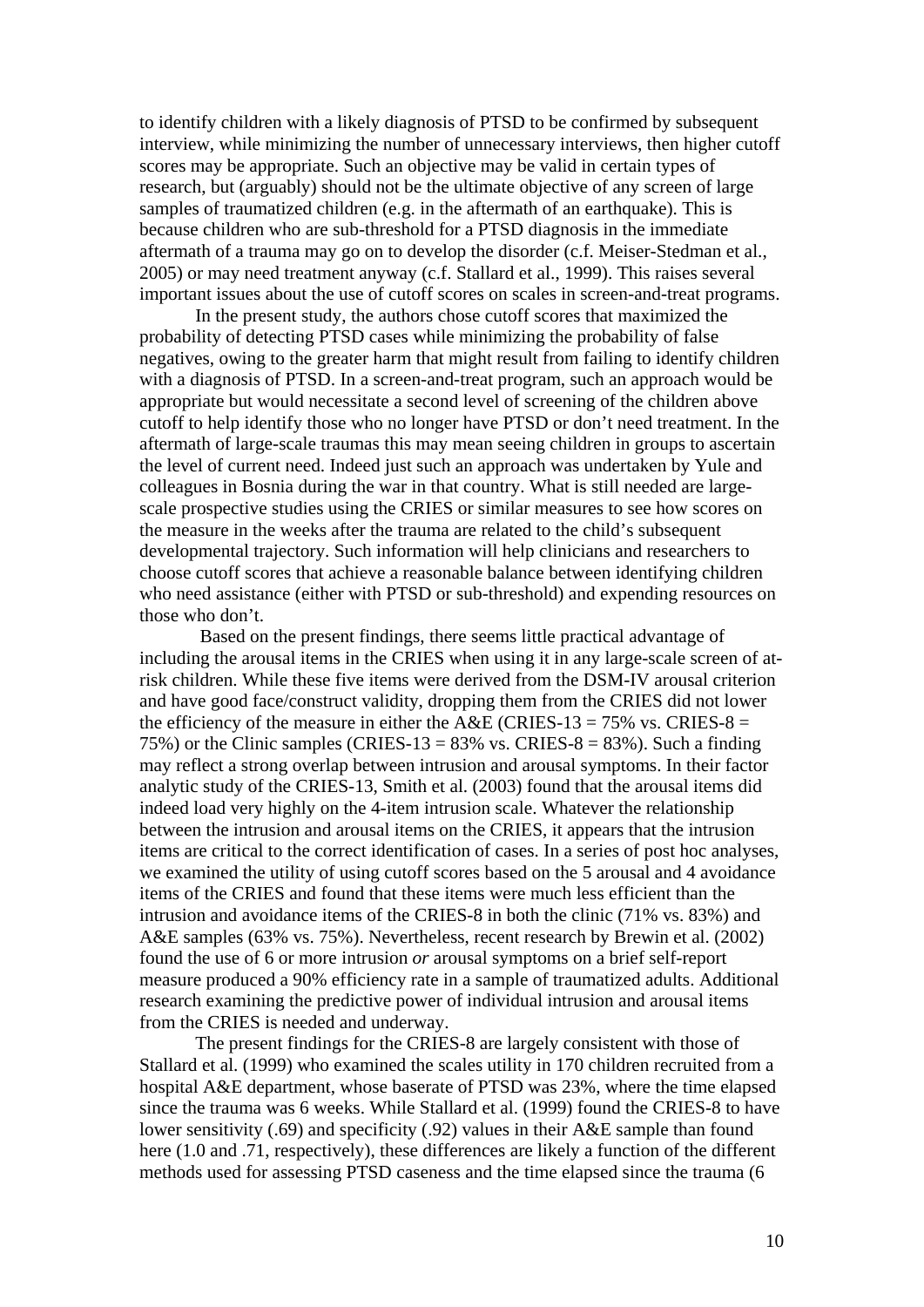weeks in the Stallard et al. study versus 6 months here). Nevertheless, the reported efficiency rate for the CRIES-8 in the Stallard et al. study was 80%, comparable to that found in both the A&E (75%) and Clinic (83%) samples used here. Thus both studies suggest that the CRIES-8 is a valid screening tool for PTSD. However, Stallard et al. (1999) found sensitivity to PTSD was maximized when they used a PTSD cutoff score of 30 or more made up from the child's combined scores on the CRIES-8, the Revised Children's Manifest Anxiety Scale (Reynolds & Richmond, 1978), and the Birleson Depression Scale (Birleson, 1981). Replication of these findings is underway in a separate study by the present authors.

The present study provides clear support for the validity of a brief, self-report measure of PTSD for use with children in the aftermath of traumatic events – the CRIES. The face, construct, and predictive validity make it useful in a variety of settings and the easy scoring make it accessible for use by both professionals and nonprofessionals alike. As few as 8 intrusion and arousal items were able to accurately identify a high percentage of children with PTSD in two different trauma samples, and suggested that enquiring about arousal symptoms during large-scale screens may not be necessary. If the arousal items can be dropped from the CRIES, then it is worth investigating whether a few items relating to trait anxiety or depression might be added to maximize its positive predictive power as suggested by the Stallard et al. (1999) study. Nevertheless, the large numbers of children exposed to traumatic events each year means that further research on this measure and comparison with other PTSD screening instruments is warranted.

#### **References**

American Psychiatric Association (1980). Diagnostic and Statistical Manual of Mental Disorders (Third Edition). Washington, DC: Author.

American Psychiatric Association (1994). Diagnostic and Statistical Manual of Mental Disorders (Fourth Edition). Washington, DC: Author.

 Birleson, P. (1981). The validity of depressive disorder in childhood and the development of a self-rating scale: a research report. *Journal of Child Psychology & Psychiatry, 22*, 73-88.

 Bolton, D., O'Ryan, D., Udwin, O., Boyle, S., & Yule, W. (2000). The longterm effects of a disaster experienced in adolescence: II: General Psychopathology. *Journal of Child Psychology and Psychiatry, 41(4),* 513-523.

Brewin, C.R., Rose, S., Andrews, B., Green, J., Tata, P., McEvedy, C., Turner, S. & Foa, E. (2002). Brief screening instrument for Post-Traumatic Stress Disorder. *British Journal of Psychiatry, 181*, 158-162.

Children and War Foundation (2005). Children's Revised Impact of Event Scale (CRIES-13). Available [accessed July 2005] at http://www.childrenandwar.org: Author.

Cohen, J. A., & the American Academy of Child and Adolescent Psychiatry Work Group on Quality Issues. (1998). Practice parameters for the assessment and treatment of children and adolescents with posttraumatic stress disorder. *Journal of*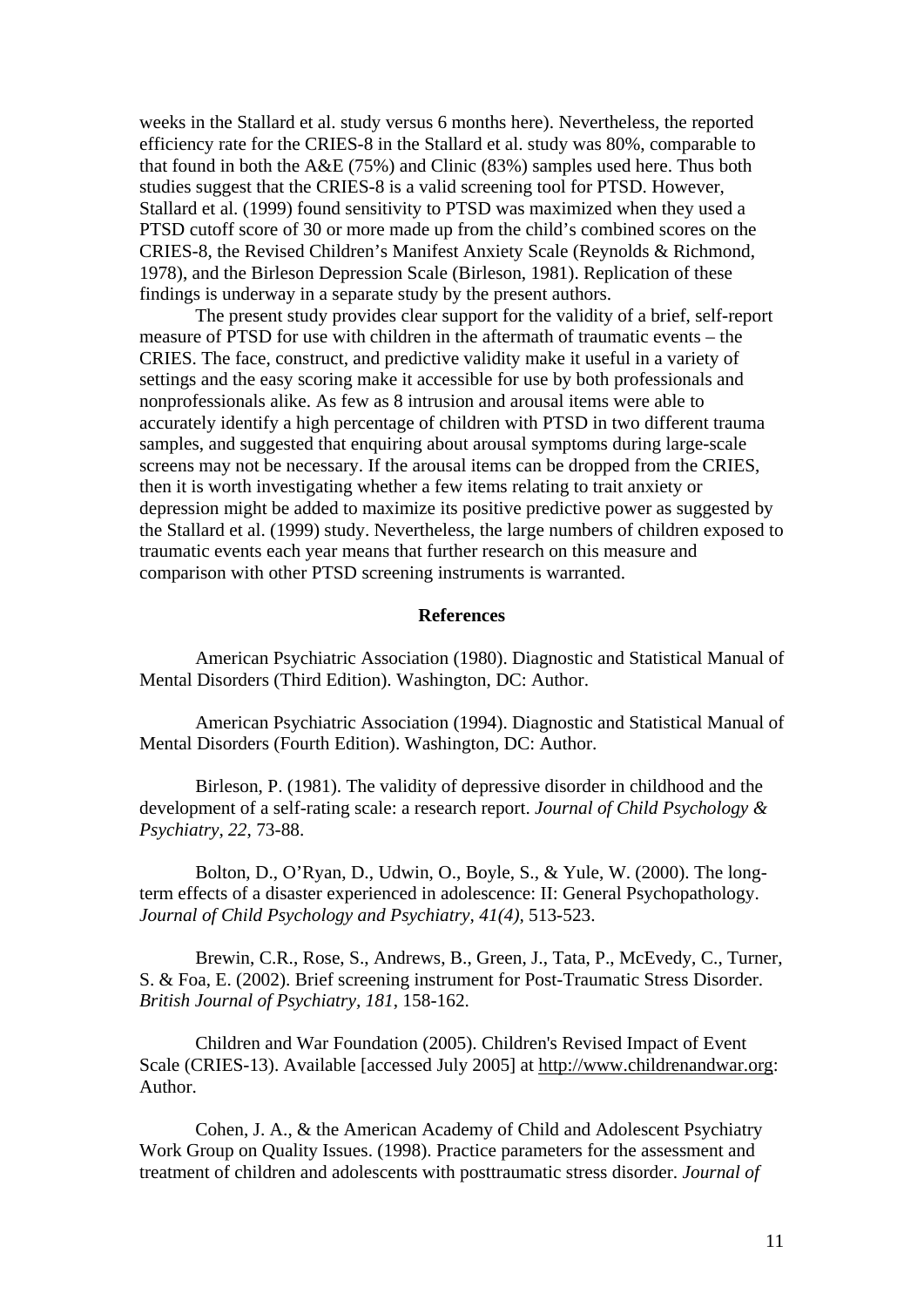*the American Academy of Child and Adolescent Psychiatry, 37*(10 Supplement), 4S-26S.

Cohen, J. A., Berliner, L., & March, J. S. (2000). Treatment of children and adolescents. In Foa, E., Matthew J., & Keane, T. (Eds.), *Effective treatments for PTSD: practice guidelines from the International Society for Traumatic Stress Studies* (pp. 106-138). New York: Guilford Press.

Dyregov, A., Kuterovac, G., & Barath, A. (1996). Factor analysis of the Impact of Event Scale with children in war. *Scandinavian Journal of Psychology, 36,* 339–350.

Foa, E.B., Riggs, D.S., Dancu, C.V. et al. (1993). Reliability and validity of a brief instrument for assessing Post-Traumatic Stress Disorder. *Journal of Traumatic Stress, 6,* 459-473.

 Handford, H. A., Mayes, S. D., Mattison, R. E., Humphrey, F. J., Bagnato, S., Bixler, E. O., et al. (1986). Child and parent reaction to the Three Mile Island nuclear accident. *Journal of the American Academy of Child Psychiatry, 25*(3), 346-356

Horowitz, M.J., Wilner, N., & Alvarez, W. (1979). Impact of Event Scale: a measure of subjective stress. *Psychosomatic Medicine, 41,* 209–218.

International Federation of the Red Cross and Red Crescent (IFRC) (2003). World Disasters Report 2003. Eurospan, London.

 Joseph, S. (2000). Psychometric evaluation of Horowitz's Impact of Event Scale: A review. *Journal of Traumatic Stress, 13(1),* 101-113.

Joseph, S.A., Williams, R., Yule, W., & Walker, A. (1992). Factor analysis of the Impact of Event Scale with survivors of two disasters at sea. *Personality & Individual Differences, 13,* 693-697.

Joseph, S.A., Williams, R., & Hodgkinson, P. (1993). The Herald of Free Enterprise Disaster: measuring posttraumatic symptoms 30 months on. *British Journal of Clinical Psychology, 13,* 327-331.

 Malmquist, C.P. (1986). Children who witness parental murder: posttraumatic aspects. *Journal of the American Academy of Child & Adolescent Psychiatry, 25, 320-*325.

Masten, A. S., Best, K. M., & Garmezy, N. (1990). Resilience and development: contributions from the study of children who overcome adversity. *Development and Psychopathology, 2*, 425-444.

Meiser-Stedman, R.., Yule, W., Smith, P., Glucksman, E., & Dalgleish, T. (2005). Acute Stress Disorder and Posttraumatic Stress Disorder in children and adolescents involved in assaults or motor vehicle accidents. *American Journal of Psychiatry, 162,* 1381-1383.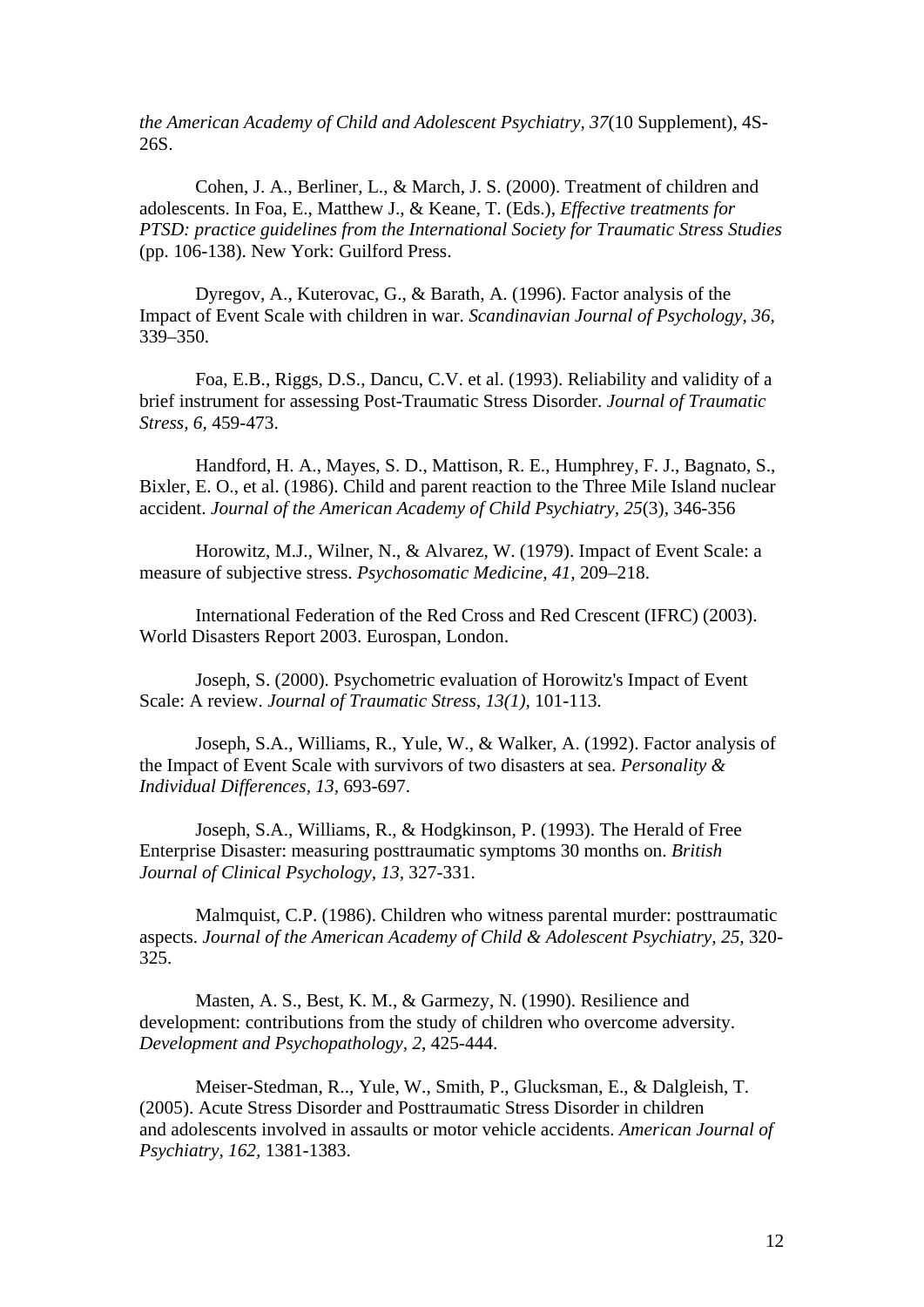McFarlane, A.C., Policansky, S., & Irwin, C.P. (1987). A longitudinal study of the psychological morbidity in children due to a natural disaster. *Psychological Medicine,* 17, 727-738.

 McNally, R. J. (1996). Assessment of posttraumatic stress disorder in children and adolescents. Journal of School Psychology, 34(2), 147-161.

Reynolds C, & Richmond, B.O. (1978). What I think and feel: a revised measure of children's manifest anxiety. *Journal of Abnormal Child Psychology, 6*, 271-280.

 Sack, W.H., Seeley, J.R., Him, C., & Clarke, G.N. (1998). Psychometric properties of the Impact of Event Scale in traumatised Cambodian refugee youth. *Personality and Individual Differences, 25,* 57–67.

Schnurr, P.P., Friedman, M.J., & Bernardy, N.C. (2002). Research on posttraumatic stress disorder: epidemiology, pathophysiology, and assessment. *Journal of Clinical Psychology, 58*(8), 877-889.

Schwarzwald, J., Solomon, Z., Weisenberg, M., & Mikulincer, M. (1987). Validation of the impact of event scale for psychological sequelae of combat. *Journal of Consulting & Clinical Psychology, 55*(8), 251-256.

Silverman, W.K., & Albano, A.M. (1996). *Anxiety Disorder Interview Schedule for DSM-IV: Child and Parent Interview Schedule*. San Antonio, Tex, Psychological Corp.

Silverman, W.K. Saavedra, L.M., & Pina, A.A. (2001). Test-retest reliability of anxiety symptoms and diagnoses with the Anxiety Disorders Interview Schedule for DSM-IV: child and parent versions. *Journal of the American Academy of Child & Adolescent Psychiatry, 40*, 937–944.

 Smith, P., Perrin, S., Yule, W., & Rabe-Hesketh, S. (2001). War exposure and maternal reactions in the psychological adjustment of children from Bosnia-Hercegovina. *Journal of Child Psychiatry and Psychology, 42(3),* 395-404.

 Smith, P., Perrin, S., Yule, W., Hacam, B., & Stuvland, R. (2002). War exposure and children from Bosnia-Hercegovina: Psychological adjustment in a community sample. *Journal of Traumatic Stress,* 15(2), 147-156.

 Smith, P., Perrin, S., Dyregov, A. & Yule W. (2003). Principal component analysis of the Impact of Event Scale in children in war. *Personality and Individual Differences, 34,* 315-322.

Stallard, P., Velleman, R., & Baldwin, S. (1999). Psychological screening of children for posttraumatic stress disorder. *Journal of Child Psychology and Psychiatry, 40(7),* 1075–1082.

United Nations Children's Fund (UNICEF) (2005). The State of the World's Children 2005. UNICEF, New York, New York.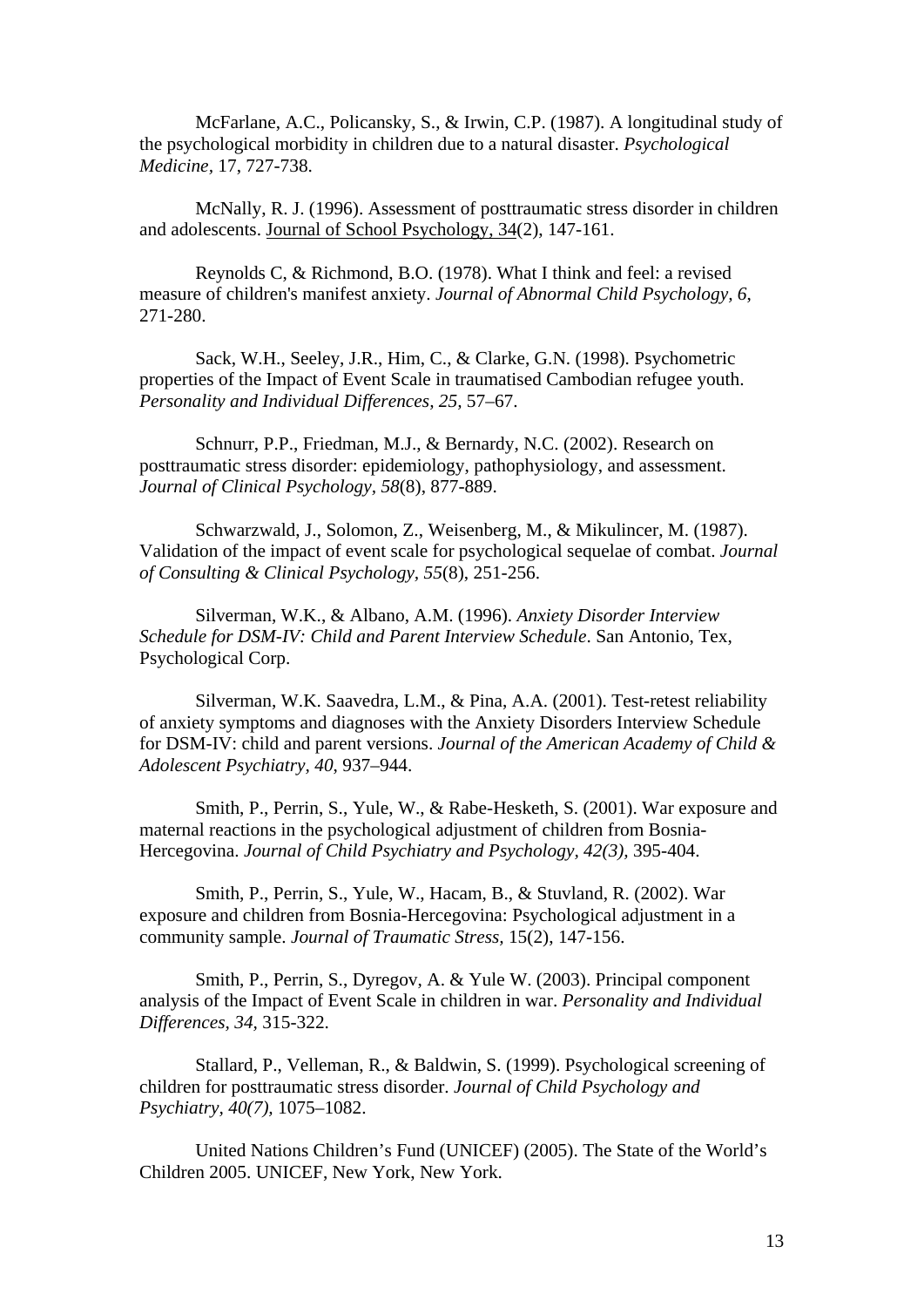Vernberg, E.M., & Vogel, J.M. (1993). Task Force Report Part 2: Interventions with children after disasters. *Journal of Clinical Child Psychology, 22,*  485-498.

Yule, W. (1992). Posttraumatic stress disorders in child survivors of shipping disasters: the sinking of the "Jupiter". *Psychotherapy and Psychosomatics, 57,* 200- 205.

Yule, W. (1994). Posttraumatic stress disorder. In T.H. Ollendick, N. King, & W. Yule (eds.), *International Handbook of Phobic and Anxiety Disorders in Children and Adolescents* (pp. 223-240.). New York, Plenum Press.

Yule, W. (1998). Anxiety, depression, and posttraumatic stress disorder in children. In I. Sclare (Ed.), The NFER child portfolio. Windsor: NFER-Nelson.

 Yule, W., Bolton, D., Udwin, O., Boyle, S., O'Ryan, D., and Nurrish, J. (2000). The long-term effects of a disaster experienced in adolescence: I: The incidence and course of PTSD. *Journal of Child Psychology and Psychiatry, 41(4),*  503-511.

Yule, W., ten Bruggencate, S., & Joseph, S. (1994). Principal components analysis of the Impact of Event Scale in adolescents who survived a shipping disaster. *Personality and Individual Differences, 16,* 685–691.

Yule, W., & Udwin, O. (1991). Screening child survivors for post-traumatic stress disorders: Experiences from the "Jupiter" sinking. *British Journal of Clinical Psychology, 30*, 131-138.

Yule, W., Udwin, O., & Murdoch, K. (1990). The "Jupiter" sinking: Effects on children's fears, depression and anxiety. *Journal of Child Psychology and Psychiatry, 31*, 1051-1061.

Yule, W., & Williams, R. (1990). Posttraumatic stress reactions in children. *Journal of Traumatic Stress, 3(2),* 279-295.

Zilberg, N.J., Weiss, D.S., & Horowitz, M.J. (1982). Impact of Event Scale: a cross validation study supporting a conceptual model of stress response syndromes. *Journal of Consulting & Clinical Psychology, 50,* 407-414.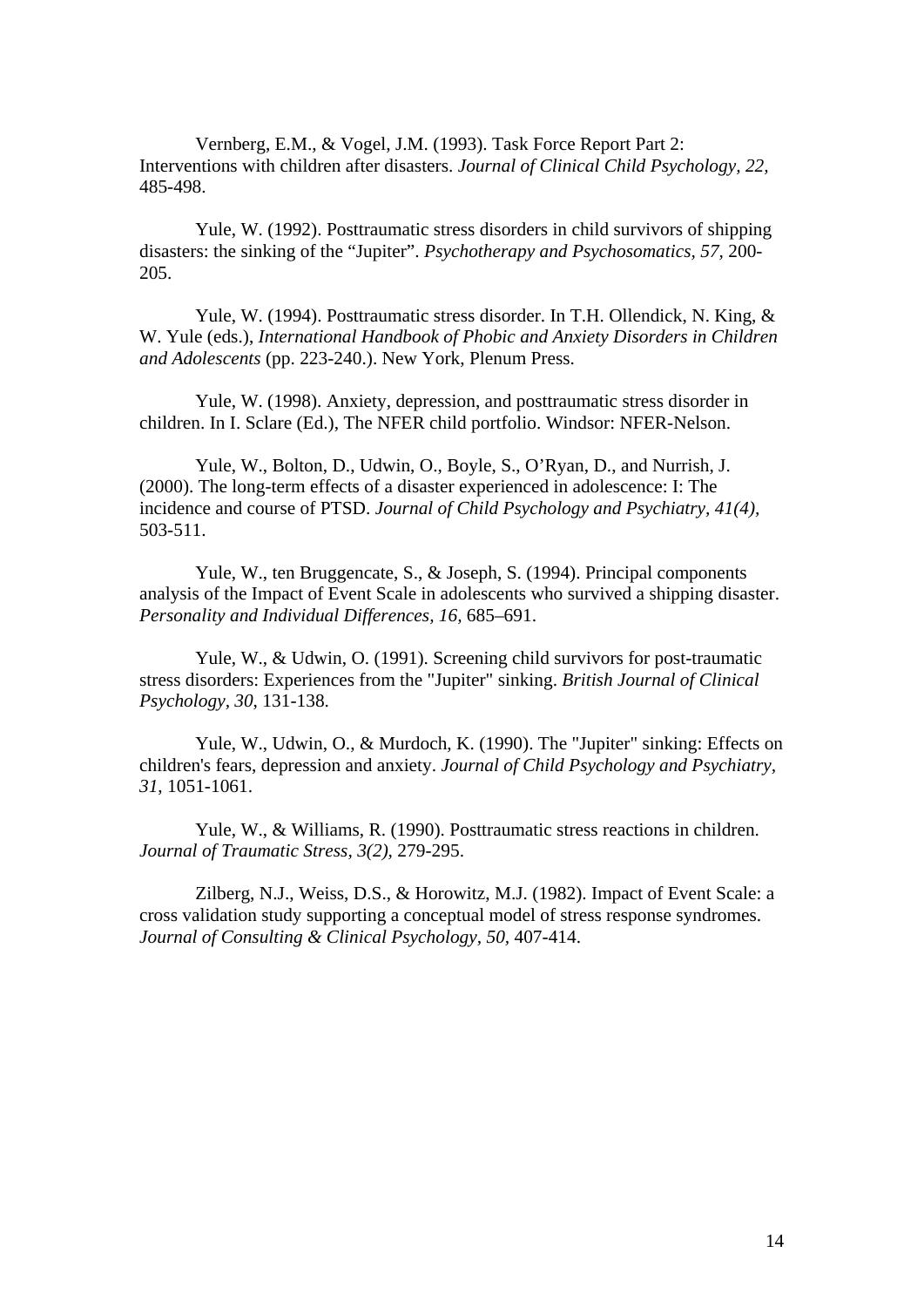|                          |               | <b>Sample</b> |             |        |                    |                         |
|--------------------------|---------------|---------------|-------------|--------|--------------------|-------------------------|
|                          | <b>Clinic</b> |               | A&E         |        | <b>Statistic</b>   |                         |
|                          |               | $(N=52)$      | $(N=63)$    |        | $\chi^2(1)/t(114)$ | $\overline{\mathbf{p}}$ |
| <b>Female</b>            | 51.9          | (27)          | 39.7        | (25)   | 1.5                | $\mathbf{n}$ s          |
| Age                      | 13.1          | (2.5)         | 13.9        | (1.8)  | 2.3                | .023                    |
| <b>Trauma Type</b>       |               |               |             |        |                    |                         |
| <b>RTA</b>               | 90.4          | (47)          | 46.0        | (29)   | 25.0               | .000                    |
| <b>Assault</b>           | 9.6           | (5)           | 54.0        | (34)   |                    |                         |
| <b>Age at Trauma</b>     | 9.7           | (3.1)         | 13.4        | (1.8)  | 7.9                | .000                    |
| <b>Yrs. since Trauma</b> | 3.3           | (2.2)         | 0.58        | (.08)  | 9.7                | .000                    |
| <b>CRIES Scores</b>      |               |               |             |        |                    |                         |
| <b>CRIES-13</b>          | 37.8          | (12.7)        | 21.3        | (17.3) | 5.7                | .000                    |
| <b>CRIES-8</b>           | 23.9          | (9.4)         | 12.9        | (11.6) | 5.5                | .000                    |
| <b>Intrusion</b>         | 11.4          | (5.8)         | 5.3         | (5.2)  | 5.9                | .000                    |
| <b>Avoidance</b>         | 12.5          | (5.1)         | 7.7         | (7.1)  | 4.2                | .000                    |
| <b>Arousal</b>           | 13.8          | (5.1)         | 8.4         | (6.9)  | 4.7                | .000                    |
| <b>PTSD Positive</b>     |               |               |             |        |                    |                         |
| <b>ADIS-C/P</b>          | 67.3          | (35)          | 11.1        | (7)    | 38.8               | .000                    |
| CRIES-13 $\geq$ 30       | 73.1          | (38)          | <b>33.3</b> | (21)   | <b>18.0</b>        | .000                    |
| CRIES-8 $\geq$ 17        | 76.9          | (40)          | 36.5        | (23)   | 18.8               | .000                    |
|                          |               |               |             |        |                    |                         |

**Table 1. Characteristics of clinically referred (Clinic) and non-referred (A&E) children exposed to a traumatic event. Continuous variables are mean (SD). Categorical variables are % (n).** 

**ADIS-C/P = Anxiety Disorders Interview Schedule – Child & Parent Version; PTSD = Posttraumatic Stress Disorder; CRIES = Children's Revised Impact of Event Scale; RTA = Road Traffic Accident.**